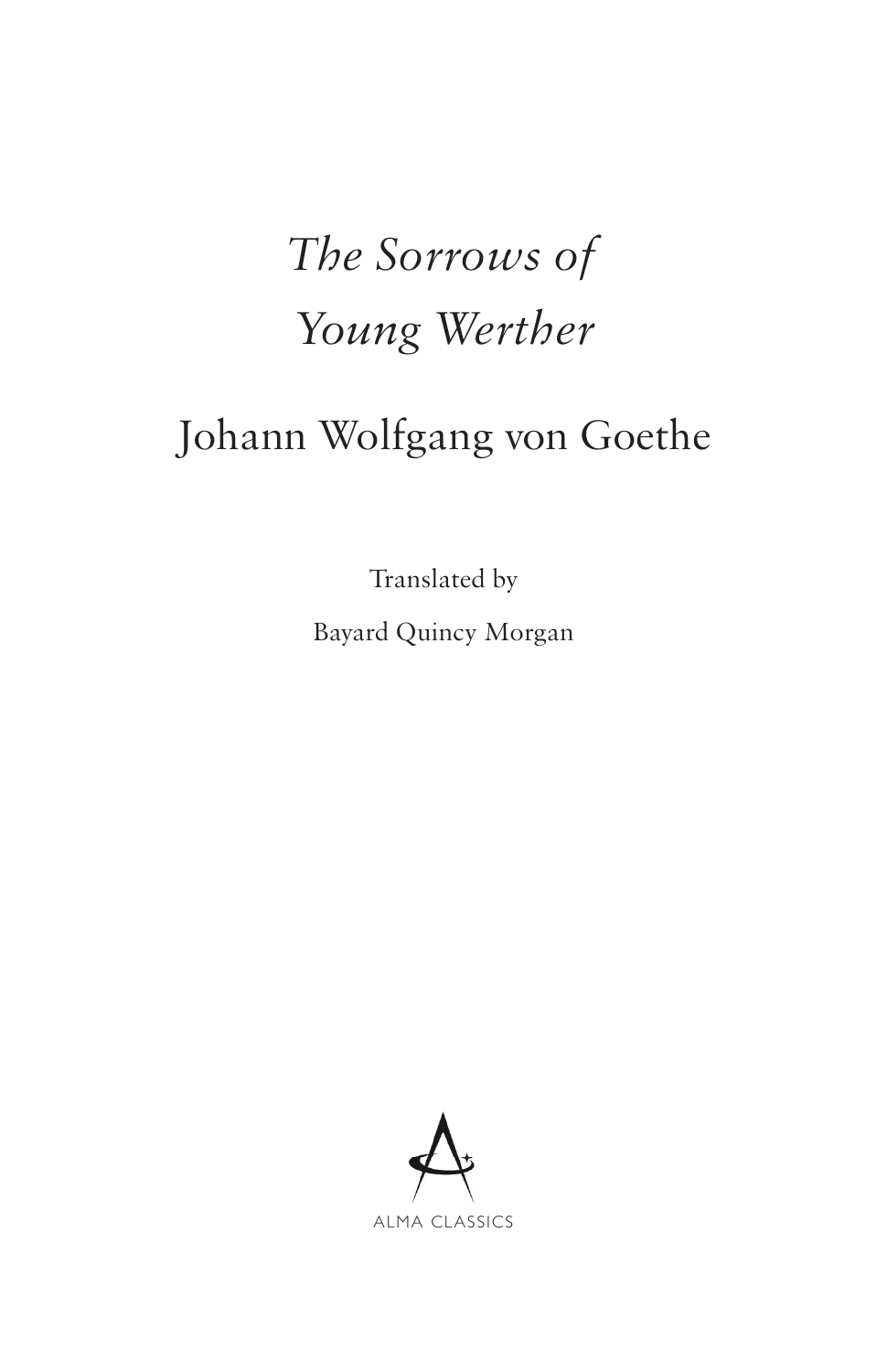alma classics ltd London House 243-253 Lower Mortlake Road Richmond Surrey TW9 2LL United Kingdom www.almaclassics.com

*Die Leiden des jungen Werther* first published in 1774 This translation first published under the title *The Sufferings of Young Werther* by John Calder (Publishers) Ltd in 1957 A revised edition first published by Alma Classics Limited (previously Oneworld Classics Ltd) in 2010. Reprinted 2011, 2012 This new edition first published by Alma Classics in 2015

English translation and Introduction © Alma Classics, 1957, 2010

Printed in Great Britain by CPI Group (UK) Ltd, Croydon, CR0 4YY

isbn: 978-1-84749-404-7

All rights reserved. No part of this publication may be reproduced, stored in or introduced into a retrieval system, or transmitted, in any form or by any means (electronic, mechanical, photocopying, recording or otherwise), without the prior written permission of the publisher. This book is sold subject to the condition that it shall not be resold, lent, hired out or otherwise circulated without the express prior consent of the publisher.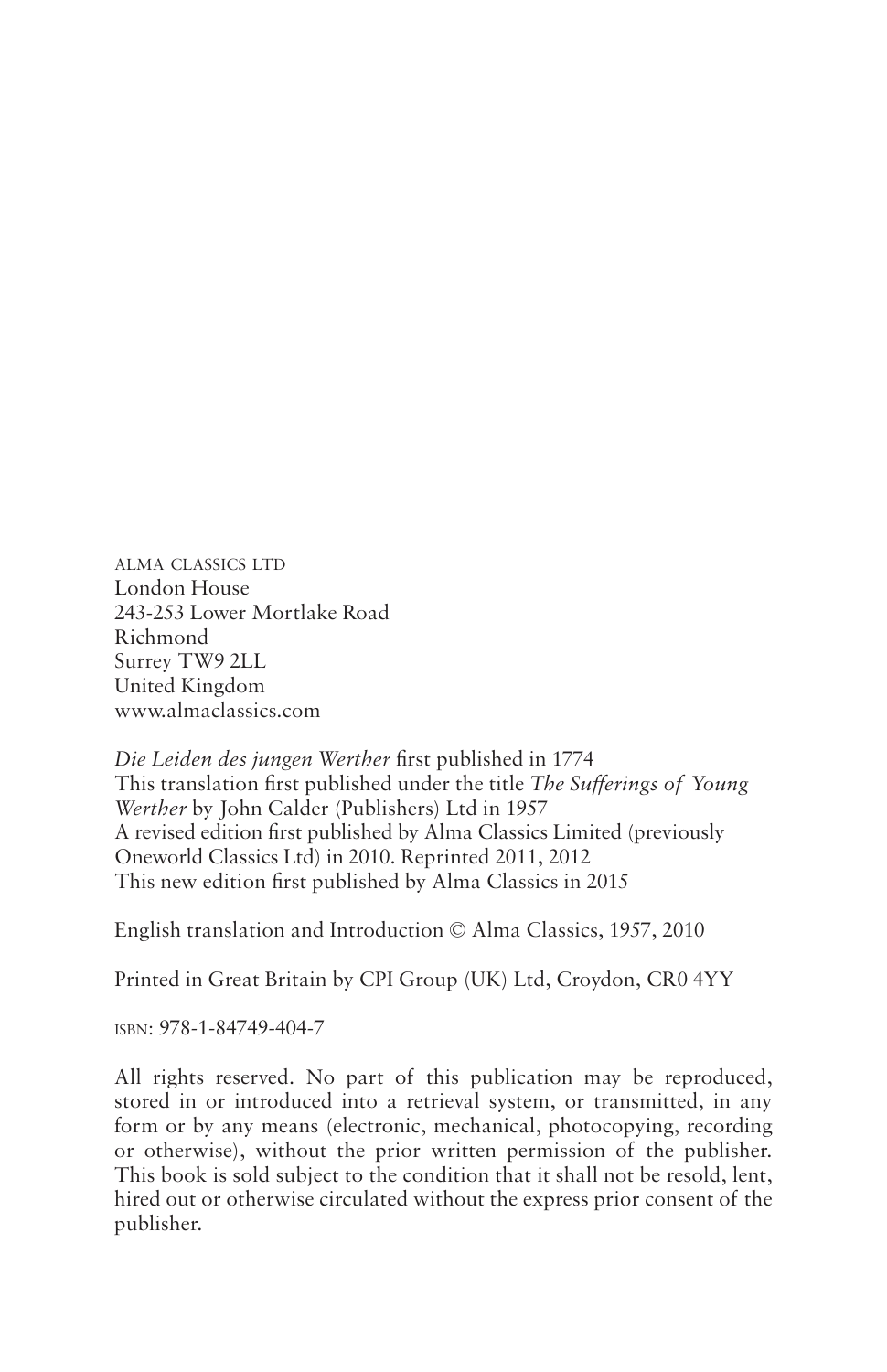## *Contents*

| Introduction                 | VII |
|------------------------------|-----|
| Chronology                   | XI  |
| The Sorrows of Young Werther |     |
| First Book                   | 5   |
| Second Book                  | 61  |
| The Editor to the Reader     | 97  |
| <b>Notes</b>                 | 133 |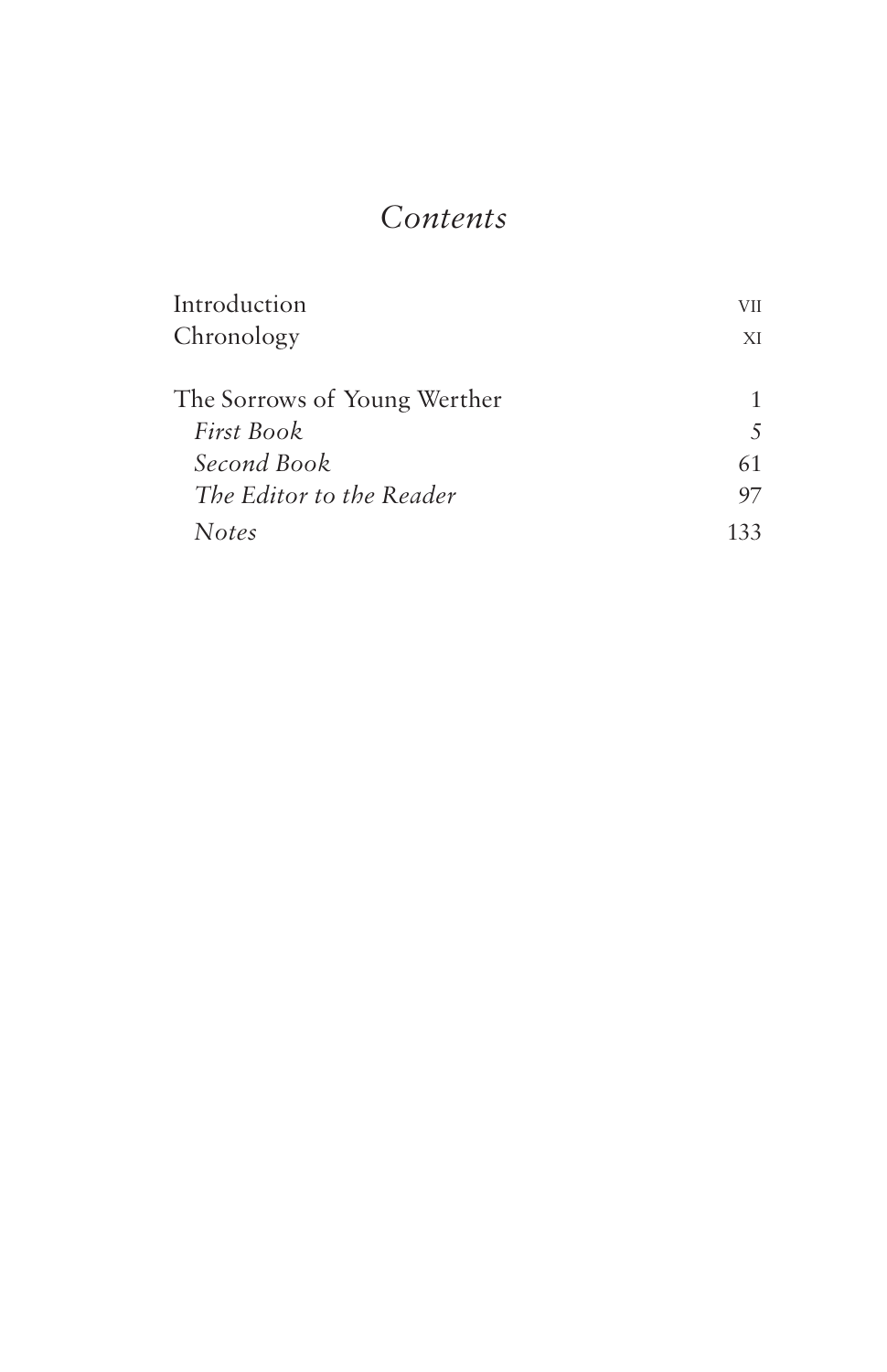### *Introduction*

O<sup>n</sup> 30th october <sup>1772</sup>, Legation Secretary Karl Wilhelm Jerusalem in Wetzlar shot and killed himself with a pistol borrowed from J.C. Kestner, a friend of Goethe. Jerusalem was Goethe's friend too; he had first met Goethe, who was two years his junior, as a student in Leipzig, and their association had been renewed that summer in Wetzlar. The tragedy made a profound impression on Goethe, and I see in *The Sorrows of Young Werther* a certain vindication of his friend (what his contemporary Lessing might have termed a *Rettung*, i.e., a rescue from misjudgement). Jerusalem's death must have been discussed with animation and some heat, and much of what Goethe put into Werther's letter of 12th August 1771 was no doubt a digest of arguments which he had himself used in trying to explain, if not to justify, Jerusalem's act. I think even the hero's name may be significant, for in German the word *wert* (old spelling *werth*) means "worthy, estimable".

Not a little of Werther's story derives from Jerusalem: his dislike of official conventionality (24th December 1771), his annoyance at verbal pedantry (*ibid.*), his aversion to the Ambassador (17th February 1772), his wounded feelings at being snubbed by aristocrats (16th March 1772) and his unhappy (and unrequited) love for a married woman (whose husband threw him out). The rest is largely supplied by young Goethe himself, who in his passionate attachment to Charlotte Buff, later the wife of Kestner, wrote letters just like Werther's. It will be noted that Werther's birthday is the same as Goethe's (28th August 1771); quite Goethean is his rapturous delight in nature; his admiration for Homer; his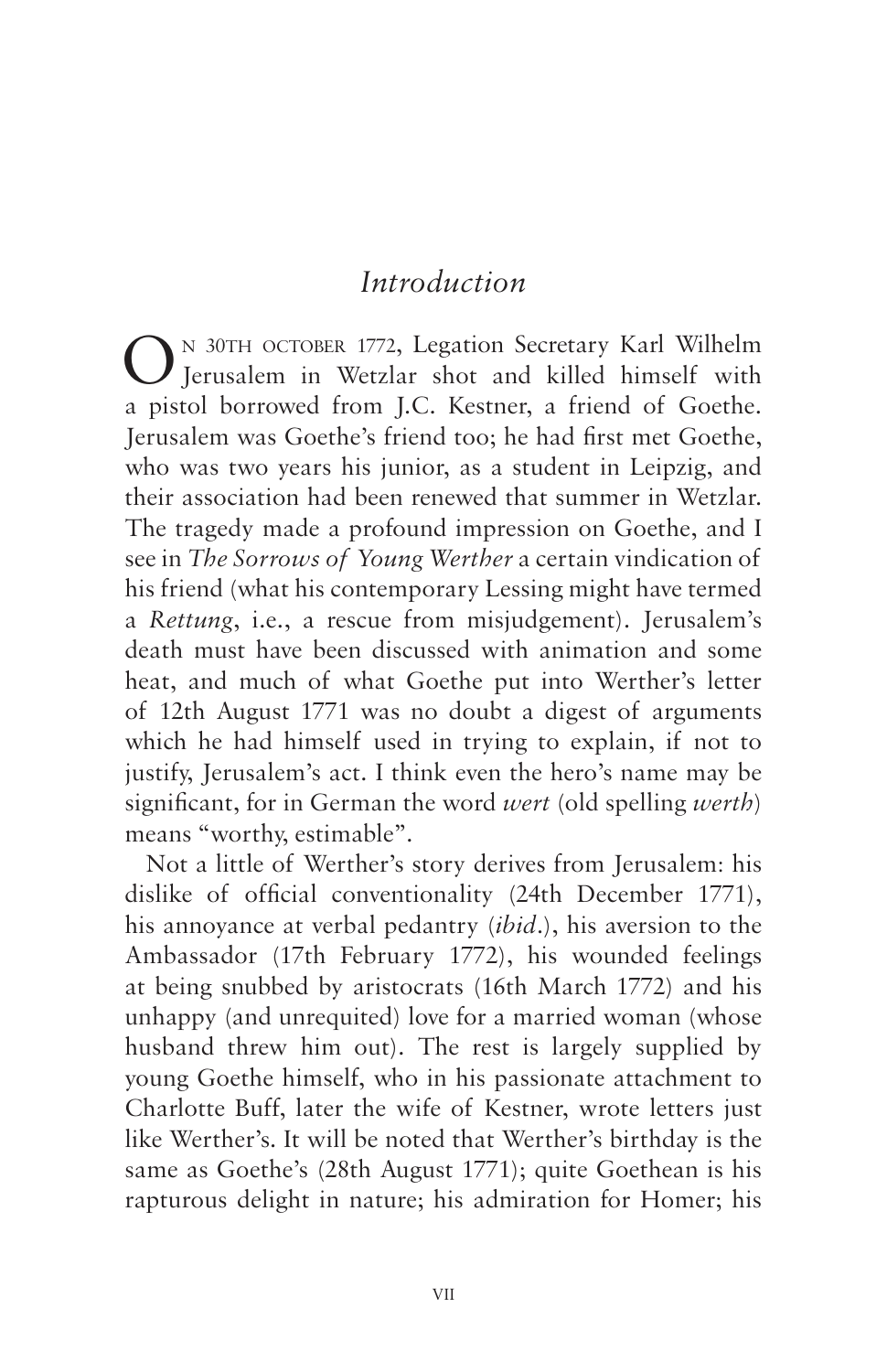pantheism (letter of 18th August). As to Werther's suicide, we may confidently assume that Goethe had entertained thoughts of ending his life at times when overmastering emotion resulted in feelings of frustration and defeat.

The result of this combination of actualities was a milestone in German literature. *Werther* is the first German novelette (a form in which German writers have excelled), the first German epistolary novel and the first German work of any kind to make both its author and his country's literature internationally known. Translations appeared promptly in France and England, where twenty-six separate editions (of a translation from the French) were published up to 1800. No less a realist than Napoleon was a great admirer of the story, which he is said to have read seven times, and which he discussed with Goethe when they met in 1808. In Germany the work created a tremendous sensation: within twelve years after its first publication twenty unauthorized editions had been issued. The "Werther costume", consisting of blue tailed coat, yellow waistcoat and trousers with high boots (16th September 1772), was adopted everywhere and was worn at Weimar by the court when Goethe went there in 1775.

We need to recall such facts when we approach a story which is in many respects so foreign to our present modes of thought and expression. Young men today, however greatly they may be influenced by emotion, do not shed "a thousand tears" or impress "a thousand kisses" on a lady's picture. But this is the way the eighteenth century talked, the way it liked to think that a lover's devotion should express itself. No single work can communicate to us as authentically as *Werther* the extravagances of feeling and utterance which mark the trend in German letters commonly designated as "Storm and Stress", a trend which was the precursor of the Romanticism that took the lead in German literature at the turn of the century and kept it for more than thirty years.

At the same time, *Werther* is the first psychological novel in German. There are few actual happenings, and what we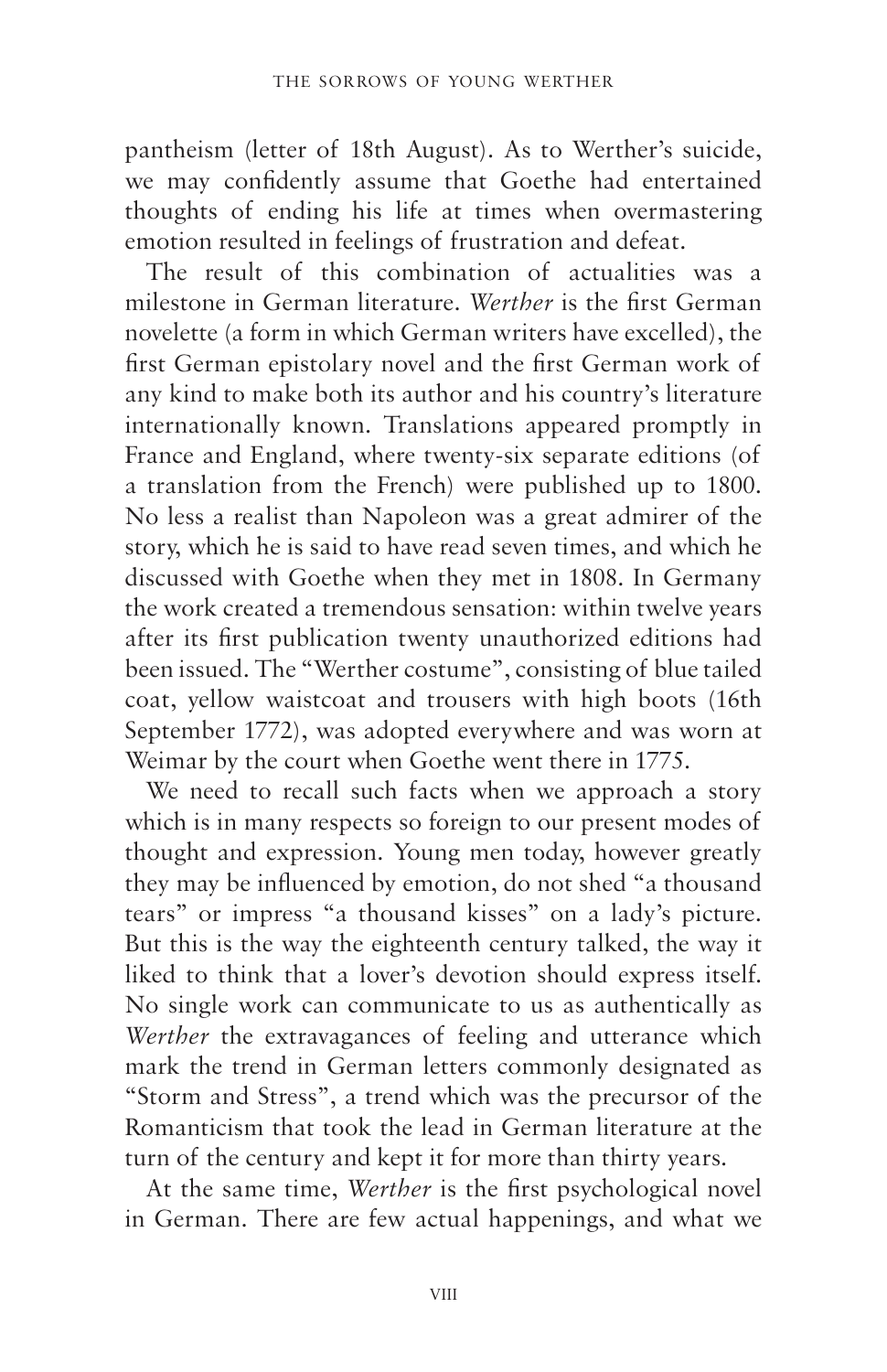experience, with extraordinary clarity and vividness, is the drama which runs its course in the mind and heart of the hero. Considering Goethe's self-imposed limitation – there are no replies to Werther's letters – it was a *tour de force* hardly equalled in Western literature to make the reader inhabit Werther's soul, as it were, without any flagging of interest and even with peaks of considerable excitement.

A special note on Ossian seems in order, since today the Ossianic poems are probably deader than any other item in eighteenth-century literature. We need to remind ourselves that when Goethe wrote *Werther,* Macpherson's fake had not been disclosed, and that his sentimental fabrications were believed to represent a genuine, wild primitivity. Hence the vogue of Ossian can make a signal contribution to our understanding of eighteenth-century mentality and aid in the correct assessment of *Werther* itself. Knowing that Werther's feeling towards Ossian was actually Goethe's, we can better appreciate the artistic purpose underlying the introduction of a lengthy quotation from Ossian (in Goethe's own translation). It was necessary, he saw, that Lotte should be moved to the depths, lifted out of herself and thus prepared to be overcome by Werther's outburst of passion; to achieve this, she had to be withdrawn from her own everyday world and immersed in a wholly different one, in which she should be bathed in beautiful diction, saturated with sentiment. Assuming her (and the reader's) enthusiasm for Ossian, this was the perfect agency for Goethe to employ. The *matter* of the long quotation is of little moment: Goethe wanted merely the emotional build-up. What serves them as catalyst is the short passage (remote in Ossian from the previous one, and slightly altered in Goethe's version) in which the singer foretells his own death; Werther, by now in a state of the utmost turmoil, cannot fail to break down at this point, and that in turn brings on a crisis which makes his suicide inevitable.

So great was Goethe's success in bringing Werther to life, so deep was the sympathy he evoked for him, that he was thought by many to have put the stamp of his approval on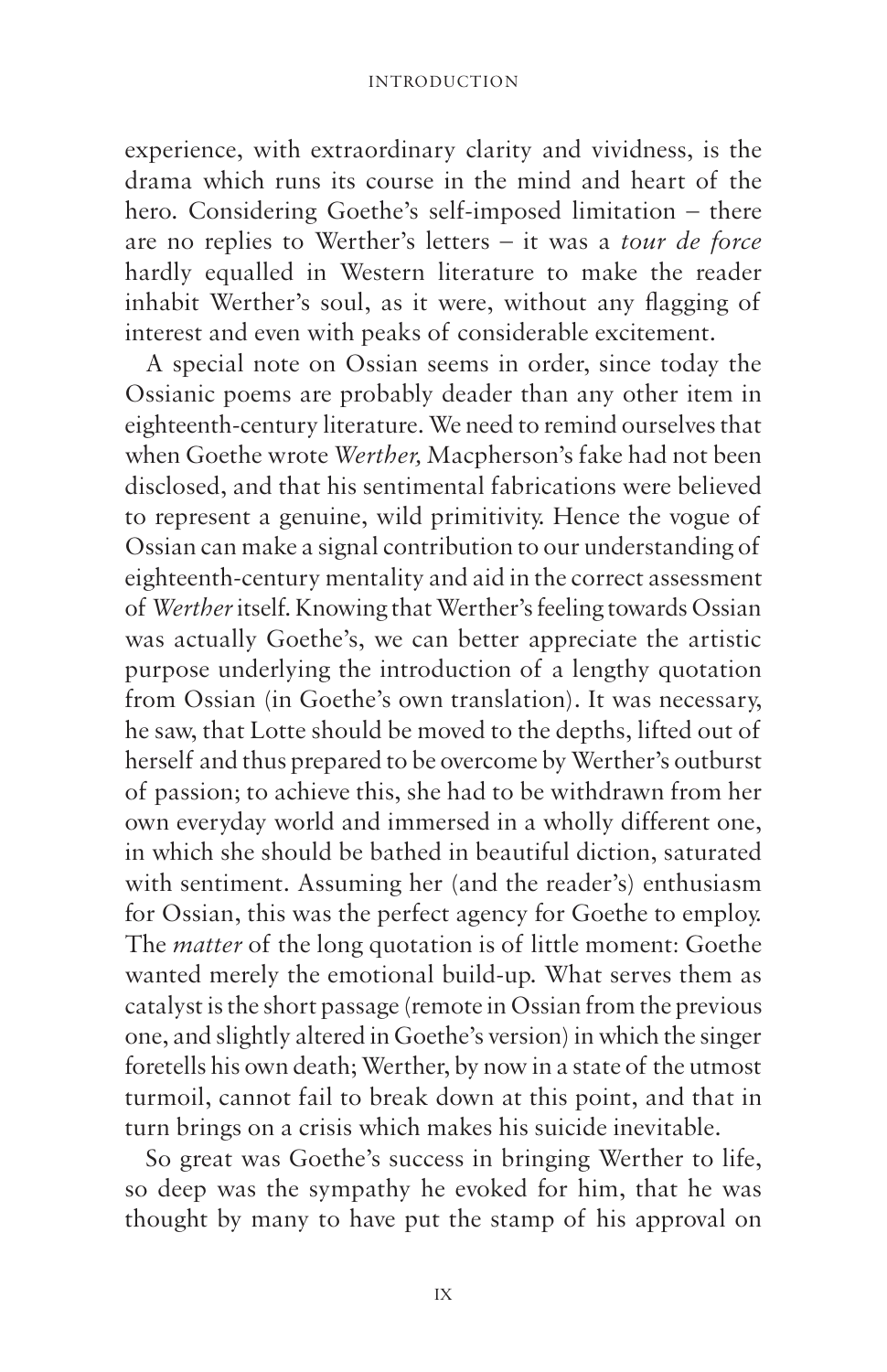Werther's character, and moreover to have written a defence of human suicide. As to this, it need only be remarked that Shakespeare could make Hamlet understandable without sharing his views or living his life. The mere fact that young Goethe did not take his own life, for all his tempestuous nature and his passionate grief over Lotte Buff, is sufficient evidence that he intended Werther's suicide to be understood as the necessary culmination of a course of action which was itself not necessary, although humanly understandable.

It is interesting that Werther-Goethe discovered a principle (15th August 1771) which Rudyard Kipling was to put into practice in his *Just so Stories.* And it is amusing to find Werther advising a poet to let his own work alone; for Goethe did not take his hero's advice. Originally dashed off in 1774 in a veritable fever of creativeness, *Werther* was thoughtfully revised in the years 1783–86, the most substantial addition to the letters themselves being the episode of the servant in love with his employer (30th May 1771), who finally murders his rival. The other important change was a marked enlargement (about fifty per cent) of the epilogue written by the "editor". It is however noteworthy – and to that extent Goethe did abide by his own prescription – that not only the basic substance of the story remained unaltered, but that even its external form was not tampered with. Goethe did not rewrite *Werther*, he merely saw to it that his original intent should be even more effectively carried out than in the first version.

*Werther* remains, then, along with the *Urfaust* and some deathless poems, as the literary monument which young Goethe erected to himself and to the people from which he sprang. As long as German literature of the eighteenth century is studied, *Werther* must be included.

– Bayard Quincy Morgan

x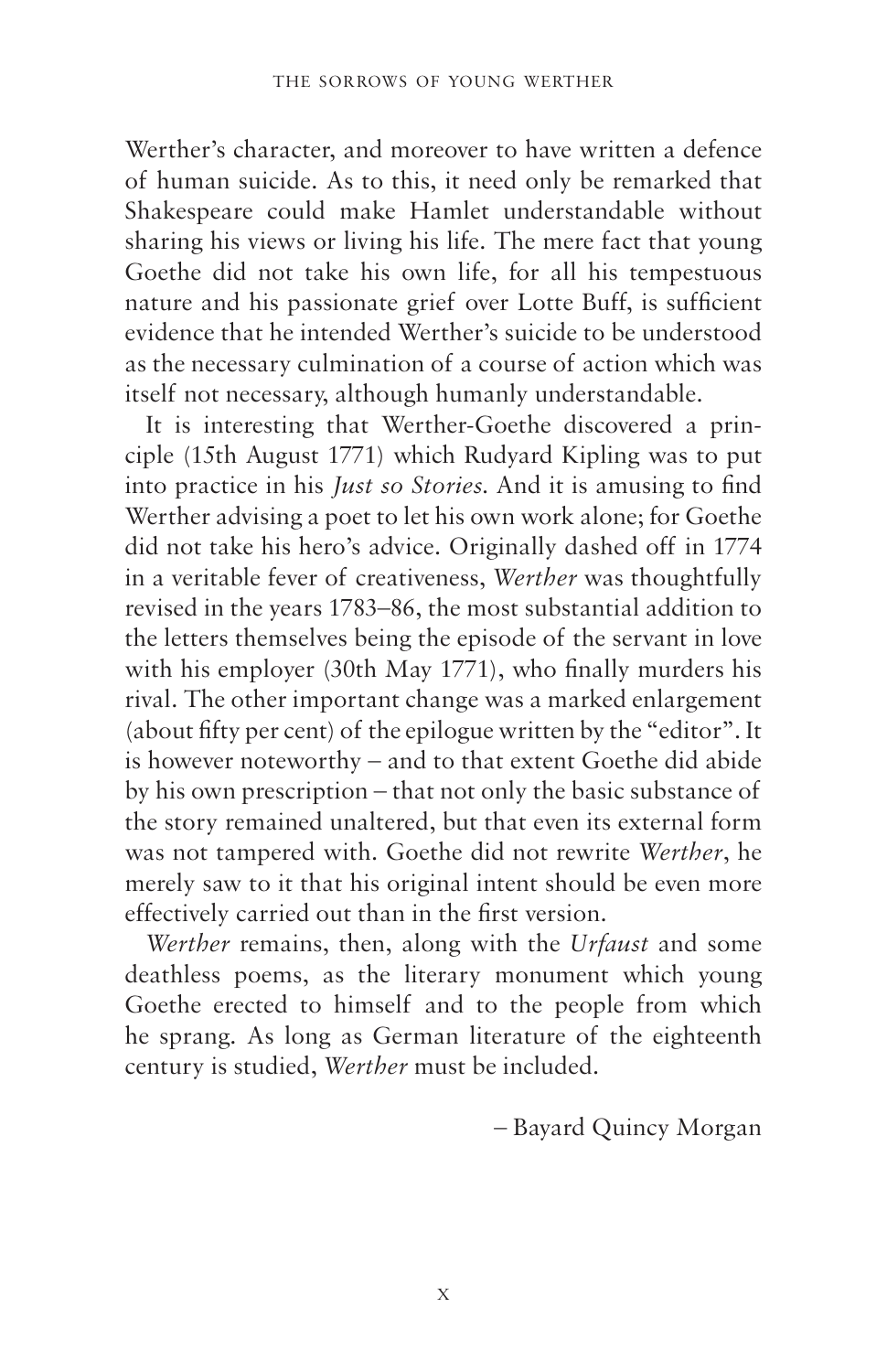### *Chronology*

- 1749 Born at Frankfurt-am-Main.
- 1765–68 Studied at Leipzig.
- 1770–71 Studied law at Strasburg.
- 1772 Spent some months in Wetzlar at the Supreme Court of the Empire.
- 1773 *Götz von Berlichingen* (prose drama).
- 1774 *Clavigo* (prose drama).
- 1774 *Die Leiden des jungen Werther* (novel; rev. 1783–86).
- 1775 *Stella* (prose drama).
- 1775 Invited to Weimar as companion to young duke, remained there.
- 1776–85 *Wilhelm Meisters theatralische Sendung* (novel).
- 1779 *Iphigenie auf Tauris* (prose drama; changed to blank verse in 1787).
- 1781 *Torquato Tasso* (verse drama; completed 1789).
- 1786–88 Journey to Italy, sojourn in Rome.
- 1787 *Egmont* (prose drama).
- 1790 *Faust* (*Fragment*) (verse drama).
- 1794 *Reineke Fuchs* (verse epic).
- 1795–96 *Wilhelm Meisters Lehrjahre* (novel, revision of the *Sendung*).
- 1797 *Hermann und Dorothea* (verse epic).
- 1797–99 *Achilleis* (unfinished verse epic).
- 1803 *Die natürliche Tochter* (verse drama).
- 1808 *Faust, erster Teil* (verse drama).
- 1808 *Pandora* (masque in verse).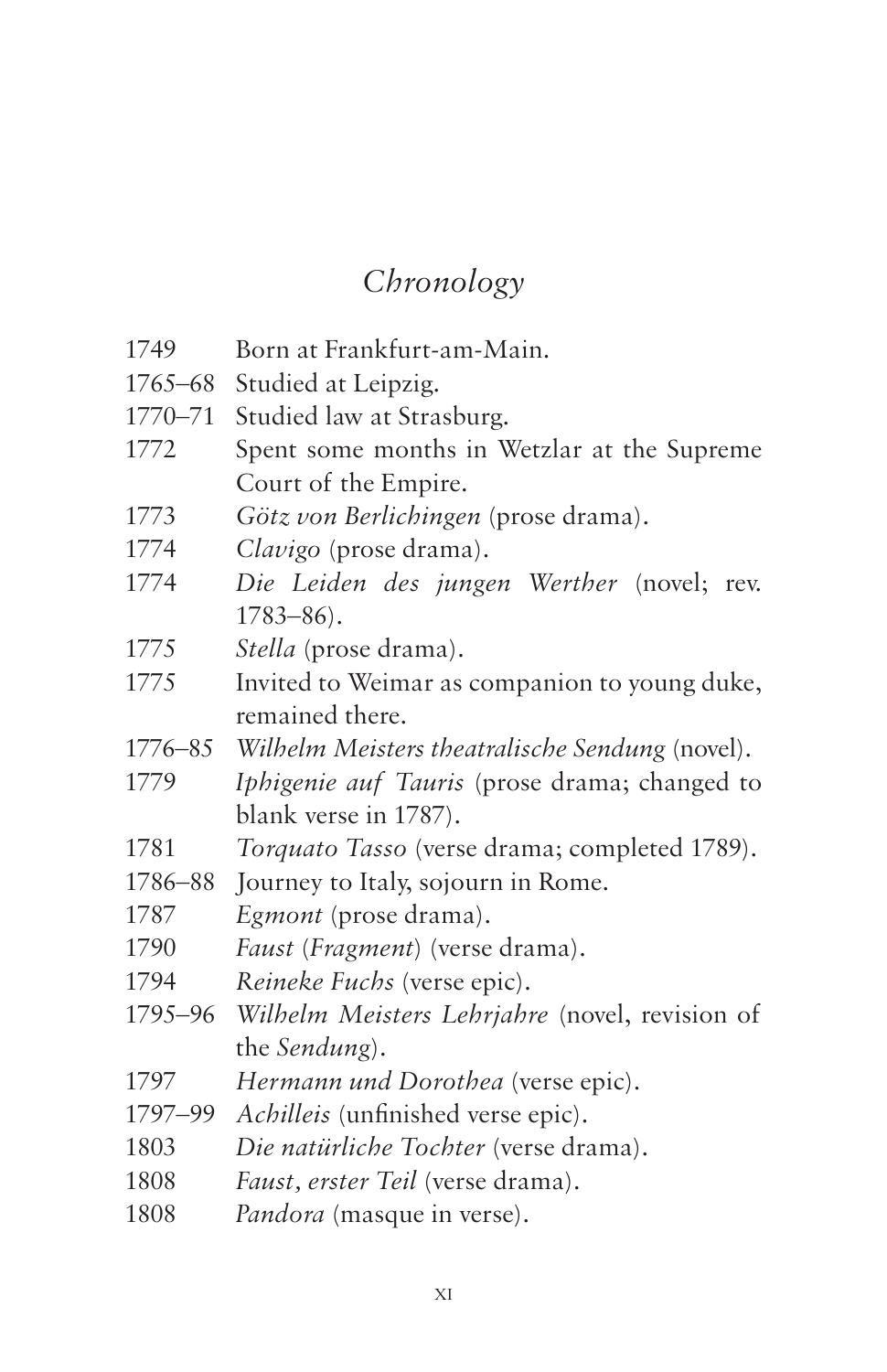- 1809 *Die Wahlverwandtschaften* (novel).
- 1809 *Farbenlehre* (theory of optics).
- 1811– *Dichtung und Wahrheit* (autobiography).
- 1819 *Der west-östliche Divan* (poems).
- 1829 *Wilhelm Meisters Wanderjahre* (novel).
- 1831 *Faust, zweiter Teil* (verse drama, printed posthumously).
- 1832 Death of Goethe.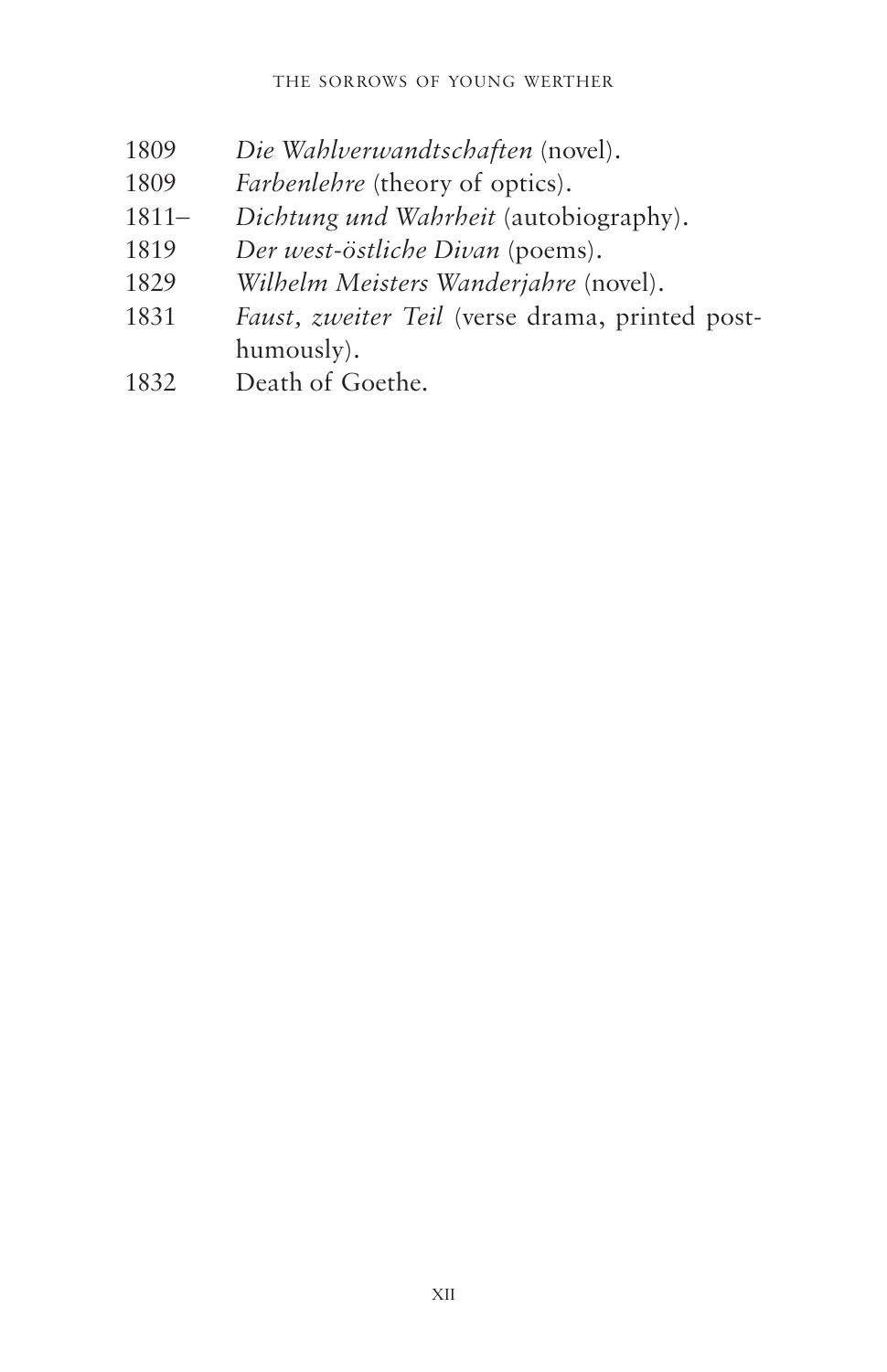*The Sorrows of Young Werther*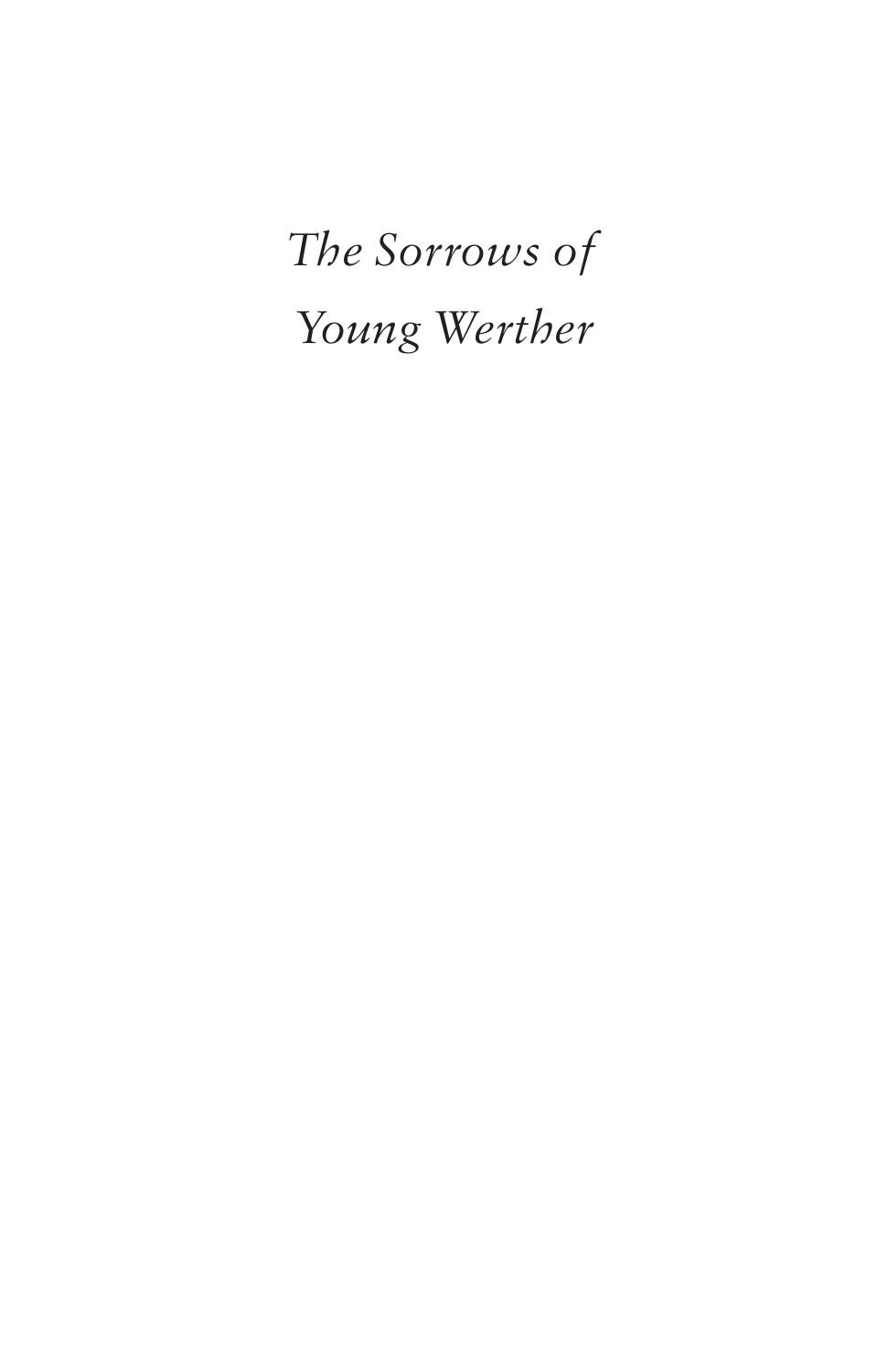I HAVE CAREFULLY COLLECTED all I could possibly find out about the history of poor Werther, and I lay it before you about the history of poor Werther, and I lay it before you here, knowing that you will thank me for doing so. You cannot deny his mind and character your admiration and love, or his fate your tears.

And you, good soul, who are feeling the same anguish as he, draw consolation from his sufferings, and let this little book be your friend, if fate or your own fault prevent you from finding a closer one.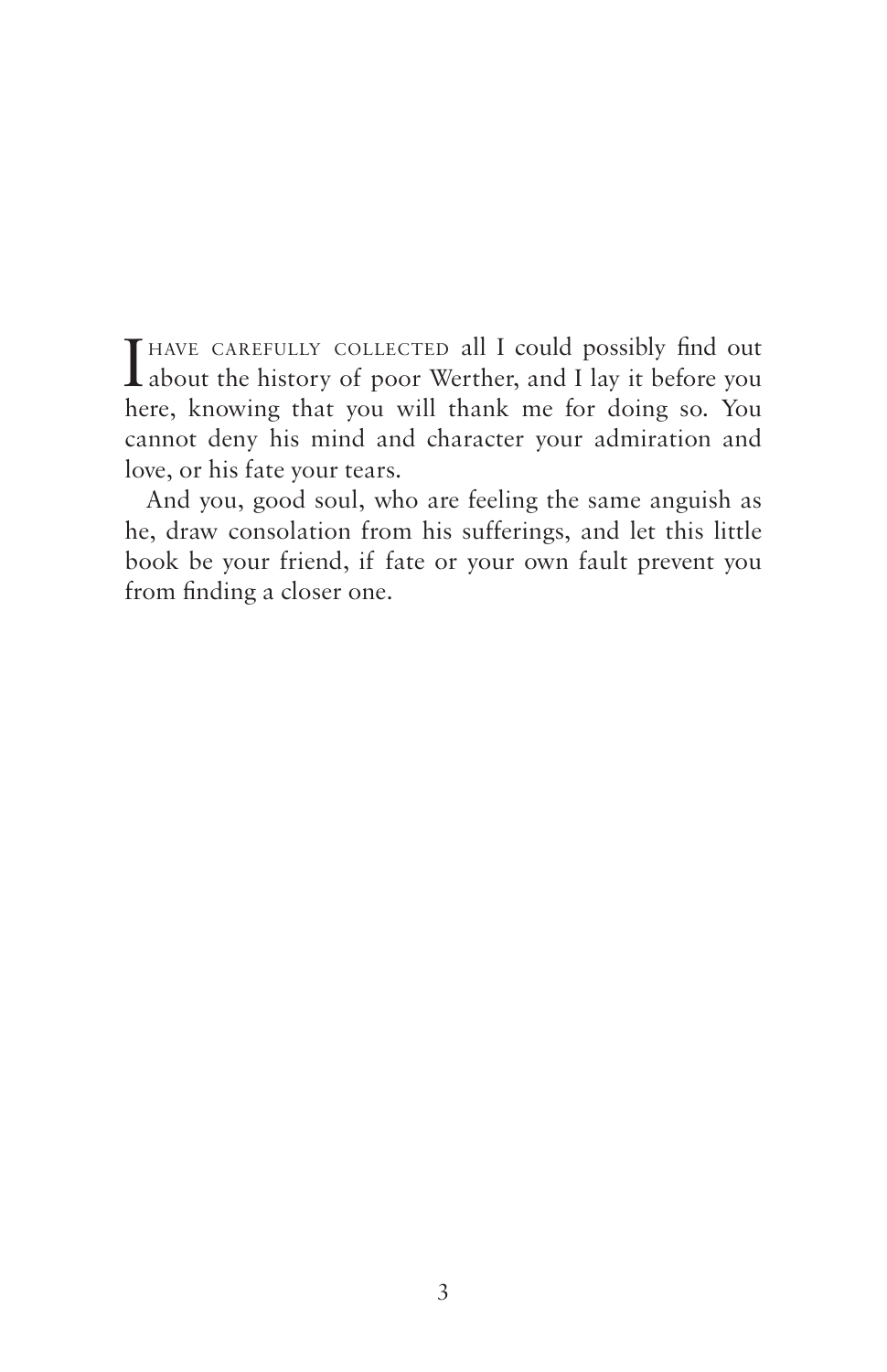## *First Book*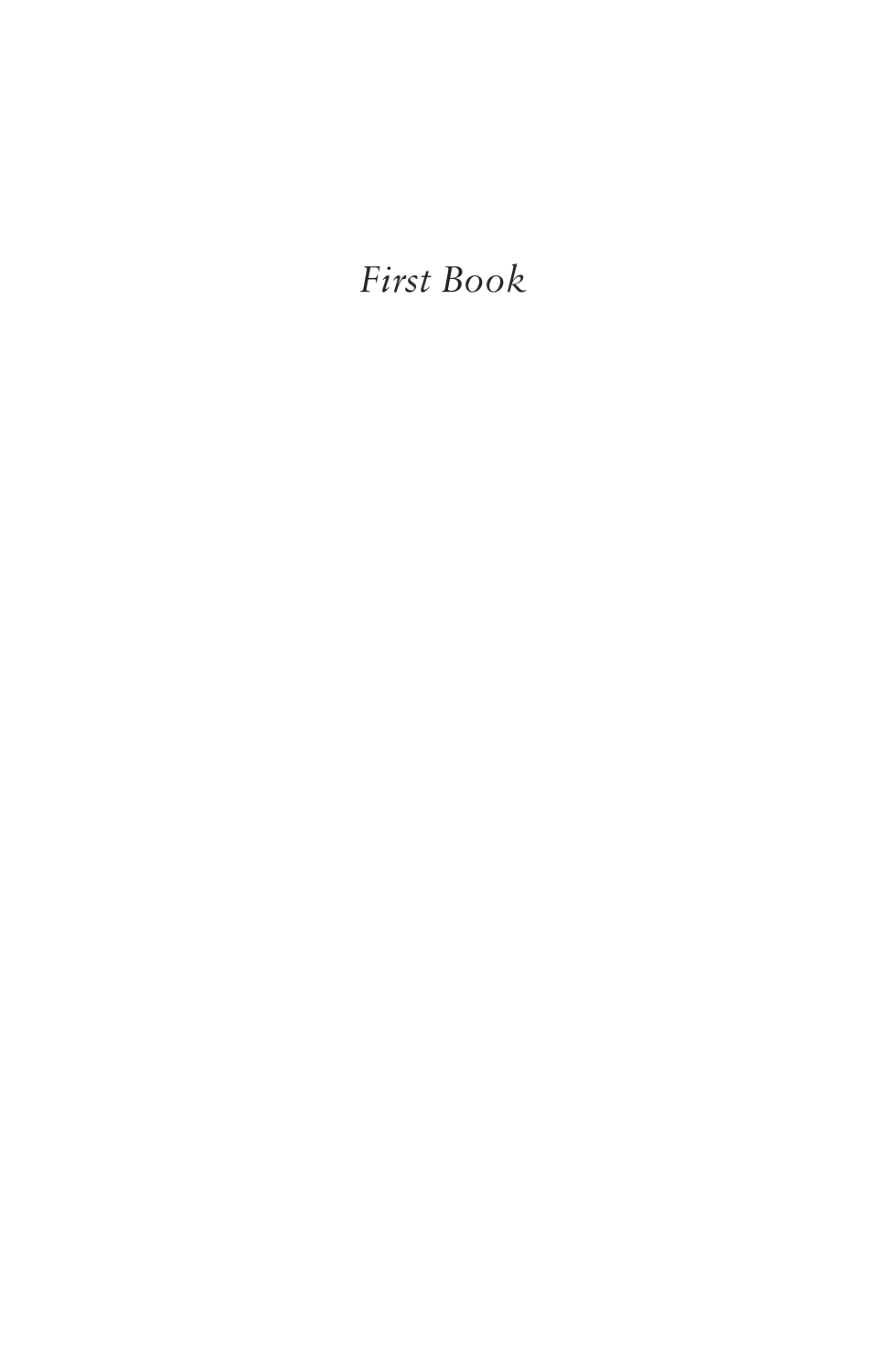#### *4th May 1771*

How happy I am to be gone! Best of friends, what is the heart of man! To forsake you, whom I love so much, from whom I was inseparable, and be happy! I know you will forgive me for it. Were not my other associations so chosen by Fate as to make a heart like mine uneasy? Poor Leonore! And yet it was not my fault. Could I help it that while the compelling charms of her sister gave me agreeable entertainment, that poor heart developed its own passion? And yet – am I quite without fault? Did I not nourish her feelings? Did I not myself delight in those wholly authentic manifestations of nature which so often made us laugh, little laughable as they were? Did I not  $-$  O what is man, that he has a right to lament what he is? I will, dear friend, I promise you, I will reform, will no longer harp on the misfortunes with which fate presents us, as I have always done; I will enjoy the present, and the past shall be past. You are certainly right, best of men: there would be fewer sufferings among men if they did not – God knows why they are so made – so industriously employ their imagination in recalling the memories of past evils, rather than endure a colourless present.

Please be so good as to tell my mother that I shall attend to her affair as best I can and send her a report of it as soon as possible. I have seen my aunt and find her far from being the vixen that people at home make of her. She is a lively, impetuous woman with the best of hearts. I explained to her my mother's complaints regarding that portion of the inheritance which has been withheld; she gave me her reasons and the facts, and named the conditions under which she would be ready to hand over everything, and even more than we demanded – in short, I don't care to write about it now, but tell my mother that everything will be all right. And in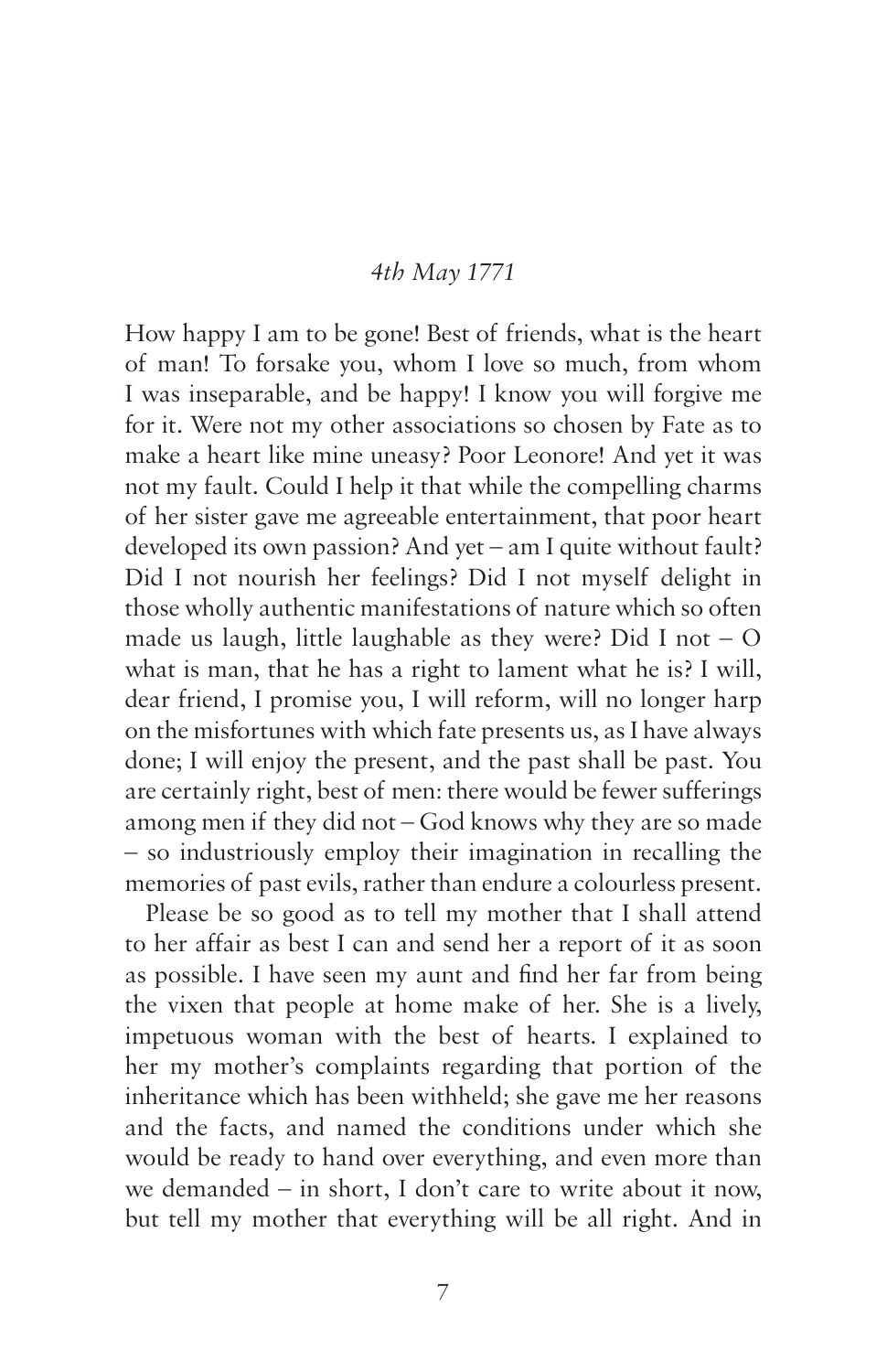connection with this little matter I have again found, my dear fellow, that misunderstandings and lethargy perhaps produce more wrong in the world than deceit and malice do. At least the two latter are certainly rarer.

For the rest, I like it here very much. Solitude in this paradise is a precious balm to my heart, and this youthful time of year warms with all its fullness my oft-shivering heart. Every tree, every hedge is a bouquet of flowers, and one would like to turn into a cockchafer, to be able to float about in this sea of scents and find all one's nourishment in it.

The town itself is unpleasant, but on the other hand all around it lies inexpressibly beautiful nature. It was this which induced the late Count M. to lay out a garden on one of the hills which intersect with the most charming diversity, forming the loveliest valleys. The garden is unpretentious, and you no sooner enter it than you feel that it was designed not by a scientific gardener but by a man with a sensitive heart, who wanted to use it for the enjoyment of himself. I have already shed many a tear for the deceased in the decayed little bower which was his favourite spot and is now mine. Soon I shall be the master of the garden; the gardener has a liking for me, even after so few days, and he will not suffer by it.

#### *10th May*

A wonderful cheerfulness has taken possession of my whole soul, similar to the sweet spring mornings which I enjoy with all my heart. I am alone and glad to be alive in this locality, which was created for such souls as mine. I am so happy, dear friend, so completely immersed in the realization of a tranquil existence, that my art is suffering neglect. I could not draw at all now, not a line, and yet I have never been a greater painter than I am now. When the beloved valley steams around me, and the lofty sun rests on the surface of the impenetrable darkness of my forest with only single rays stealing into the inner sanctuary, then I lie in the tall grass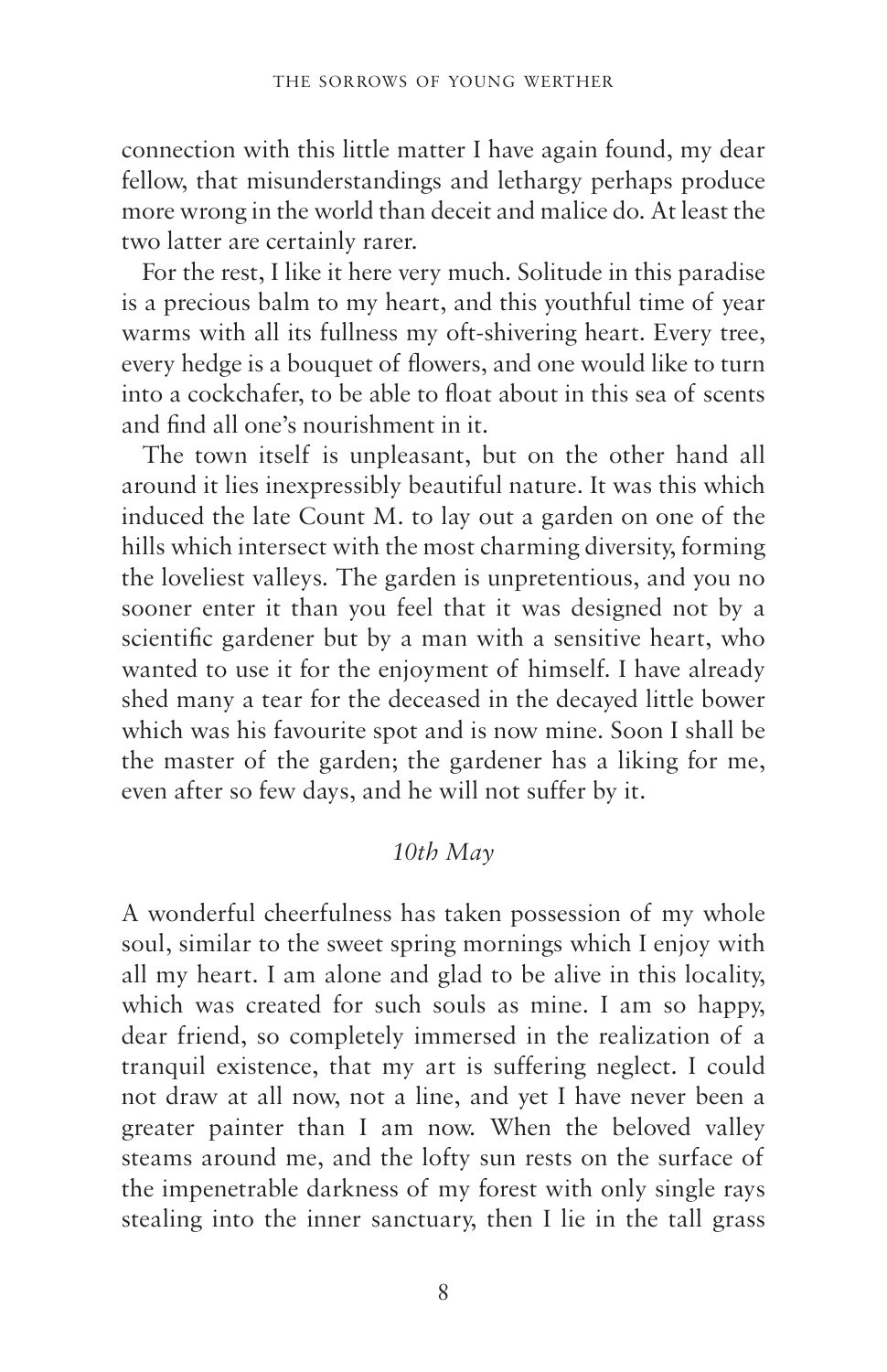beside the murmuring brook, while on the earth near me a thousand varied grasses strike me as significant; when I feel the swarming life of the little world between the grass blades, the innumerable, unfathomable shapes of the tiny worms and flies, closer to my heart, and feel the presence of the Almighty, who created us in his image, feel the breath of the all-loving one, who, afloat in eternal rapture, bears and sustains us – O my friend! – then when twilight invests my eyes, and the world about me and the heaven above me rests wholly in my soul like the image of a woman one loves – then I am often all longing and I think: ah, could you express all that again, could you breathe onto paper that which lives in you so fully, so warmly, so that it would become the reflection of your soul, as your soul is a mirror of the infinite God! My friend – but this experience is beyond my strength, I succumb to the overpowering glory of what I behold.

#### *12th May*

I don't know whether deluding spirits hover about this region, or whether it is the warm, heavenly fancy in my heart which turns my whole environment into a paradise. Thus, directly outside the town there is a well, one to which I am magically bound like Melusine and her sisters.\* You go down a little slope and find yourself in front of a vault in which about twenty steps descend to a spot where the clearest water gushes out of marble rocks. The little wall which serves as coping at the top, the tall trees which give shade all around, the coolness of the spot – all this has a suggestive, mysterious character. Not a day passes without my sitting there for an hour. Then the maids come from the town and fetch water, the most innocent and necessary of employments, which in former days the daughters of kings engaged in themselves. When I sit there, the patriarchal idea is vividly realized about me, as all the men of old make friends or go courting at the well, while beneficent spirits hover about the wellsprings and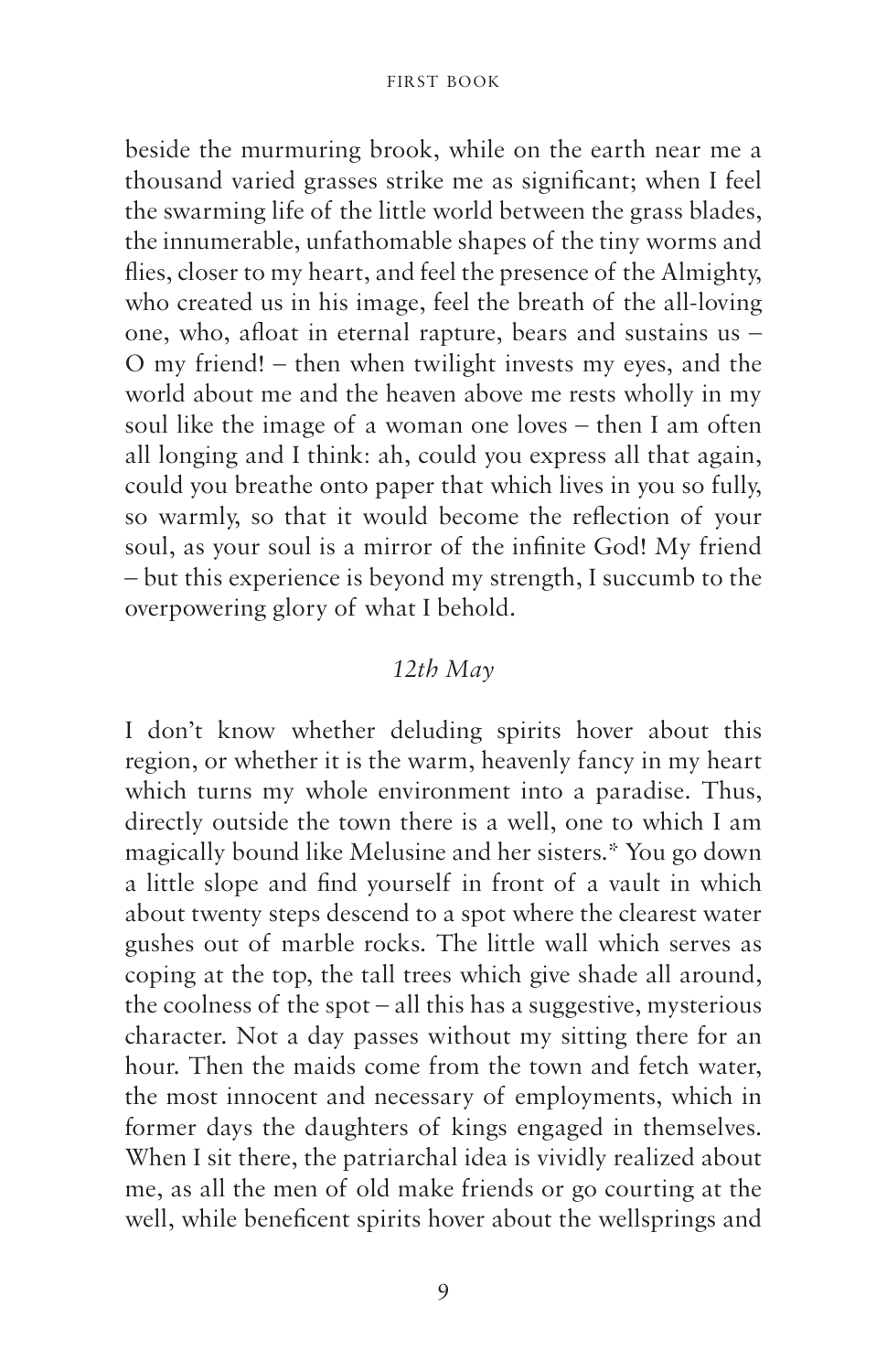fountains. Oh, a man who cannot share that experience must never have been refreshed, after an arduous journey in the summer, by the coolness of a wellspring.

#### *13th May*

You ask whether to send me my books – friend, I beg you for the love of God, don't load me up with them! I do not wish to be guided, encouraged, enkindled any more; my heart effervesces enough all by itself. What I need is lullabies, and I have found an abundance of them in my Homer. How often do I lull my agitated blood into quiet, for you have never seen anything as uneven, as unstable, as this heart. Good friend, do I need to tell that to you, who have so often borne the burden of seeing me pass from grief to extravagant joy and from sweet melancholy to disastrous passion? Moreover, I treat my heart like a sick child, granting its every wish. Do not pass this on; there are those who would reproach me for it.

#### *15th May*

The lower classes here know me already and love me, especially the children. When I sought their acquaintance to begin with, and put friendly questions to them about this and that, some of them thought I was making fun of them and snubbed me quite rudely. I did not let this bother me; I only felt most keenly what I have often observed before: people of some rank will always keep the common people coolly at a distance, as if they thought they would lose something by approaching them, and then too there are social apostates and practical jokers, who seem to condescend, making their arrogance all the more painful to the poor.

I am quite aware that we are not equal and cannot be equal, but I hold that he who thinks it necessary to withdraw from the so-called rabble in order to keep their respect is just as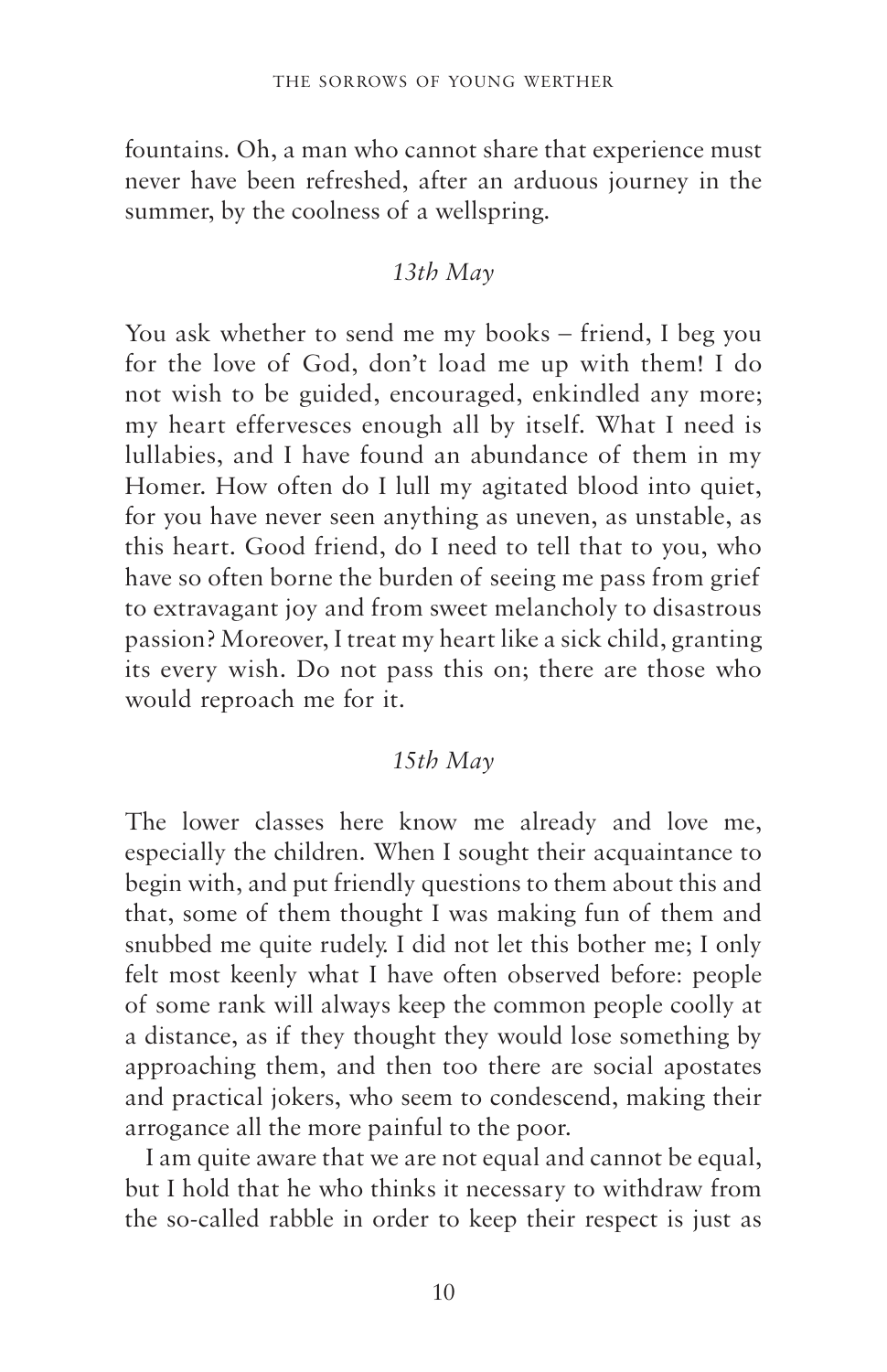reprehensible as a coward who hides from his enemy because he is afraid of defeat.

Recently, as I came to the spring, I found a young servant girl who had put her pitcher on the lowest step and was looking around to see if no fellow servant were coming along to help her get it on her head. I descended and looked at her. "Shall I help you, girl?" said I. She blushed up to her ears. "Oh no, sir!" she said. "Don't stand on ceremony." She adjusted her head cushion, and I helped her. She thanked me and mounted the steps.

#### *17th May*

I have made all kinds of acquaintances, but so far I have not found any companions. I don't know, something about me must attract people; so many of them like me and cling to me, and it pains me when our common journey takes us only a short distance. If you ask what the people here are like, I must tell you, "Like people everywhere!" Uniformity marks the human race. Most of them spend the greater part of their time in working for a living, and the scanty freedom that is left to them burdens them so that they seek every means of getting rid of it. O fate of man!

But these people are a very good sort! If I forget myself once in a while, tasting with them the joys that are still granted to me, such as exchanging pleasantries in all candour and ingenuousness around a prettily set table, planning an excursion, or arranging for a well-timed dance, and the like, the effect on me is very good; only I must not let myself think that in me lie ever so many other powers, all of which moulder for lack of use, and which I must carefully conceal. Ah, and that fetters my whole heart – and yet! To be misunderstood is the fate of such as I.

Alas that the friend of my youth is gone! Alas that I ever knew her! I could say, "You are a fool! For you are seeking what is not to be found here below!" But I did have her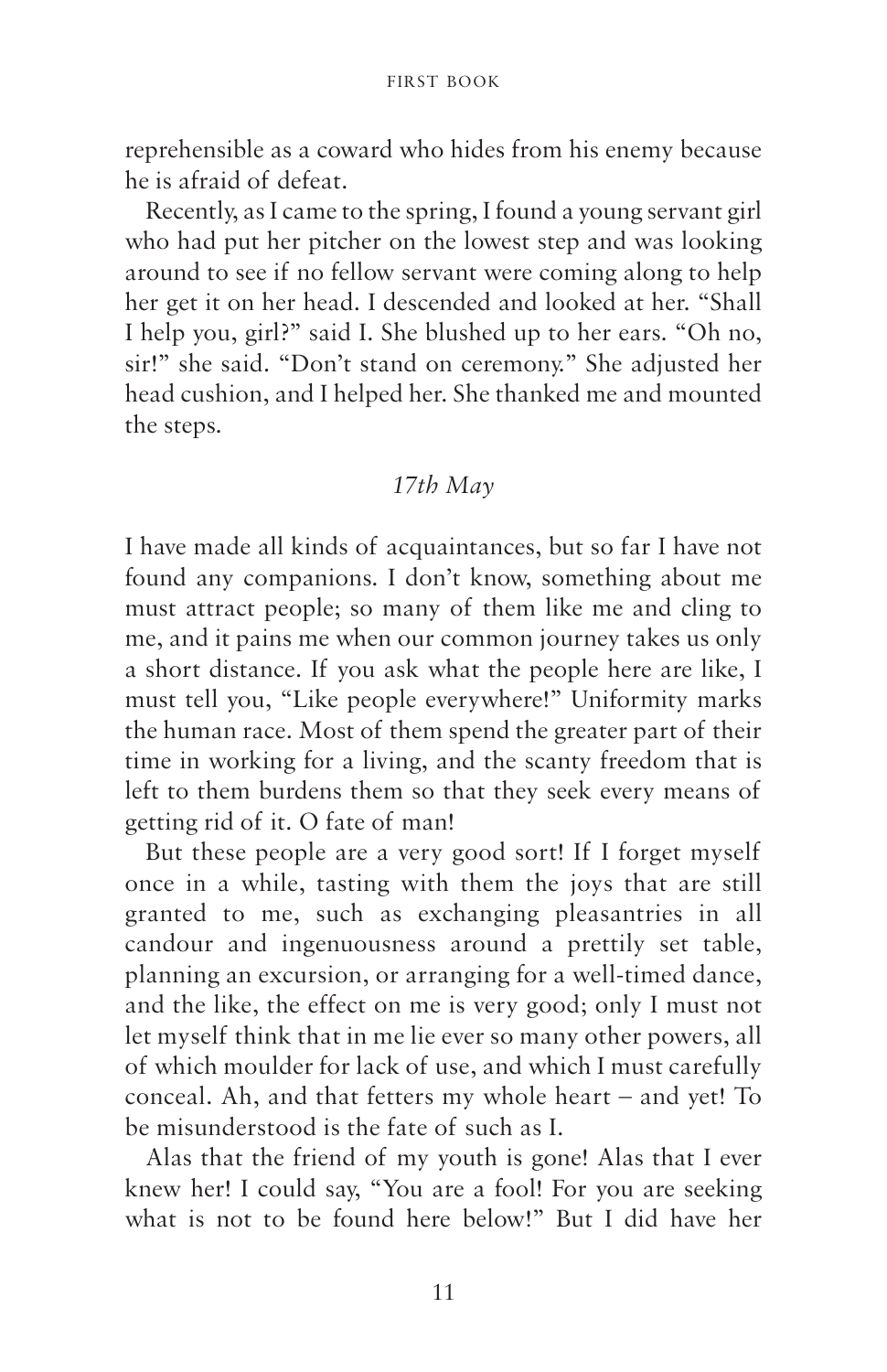friendship, I sensed that heart, that great soul, in whose presence I felt myself to be more than I was, because I was all that I could be. Good God! Was there a single force in my soul which remained unused? Could I not, when with her, unfold that entire power of feeling with which my heart embraces all nature? Was not our association an endless play of the subtlest feeling, of the keenest wit, a wit whose variations, not excluding some flippancy, bore the stamp of genius? And now! Ah, the years of hers which exceeded mine brought her before me to the grave. Never shall I forget her, never her steadfast mind and her divine indulgence.

A few days ago I met a young man named V., an ingenuous youth with a very happy physiognomy. He has just come from the university, and though he does not exactly think himself wise, he does believe he knows more than others. He was diligent too, as I can tell in all sorts of ways – in short, he is pretty well informed. Having heard that I draw a great deal and know Greek (two rare phenomena in these skies), he sought me out and unloaded much learning, from Batteux to Robert Wood, from Roger de Piles to Winckelmann, assuring me that he had read Sulzer's *General Theory of the Fine Arts*, that is, the first part of it, from beginning to end, and that he owned a MS of Heyne on the study of classical antiquity.\* I let it go at that.

Furthermore, I have made the acquaintance of a very fine person: a steward of the prince, a frank and ingenuous man. They say it rejoices the soul to see him in the midst of his children, of whom he has nine; in particular they make a great fuss over his eldest daughter. He has invited me to his house, and I will call on him one of these days. He is living in one of the prince's hunting lodges, an hour and a half from here on foot, having received permission to move there after the death of his wife, since he found residence here in the town and in the official dwelling too painful.

In addition, a number of eccentric freaks have crossed my path whom I find insufferable in every respect, most unendurable being their manifestations of friendship.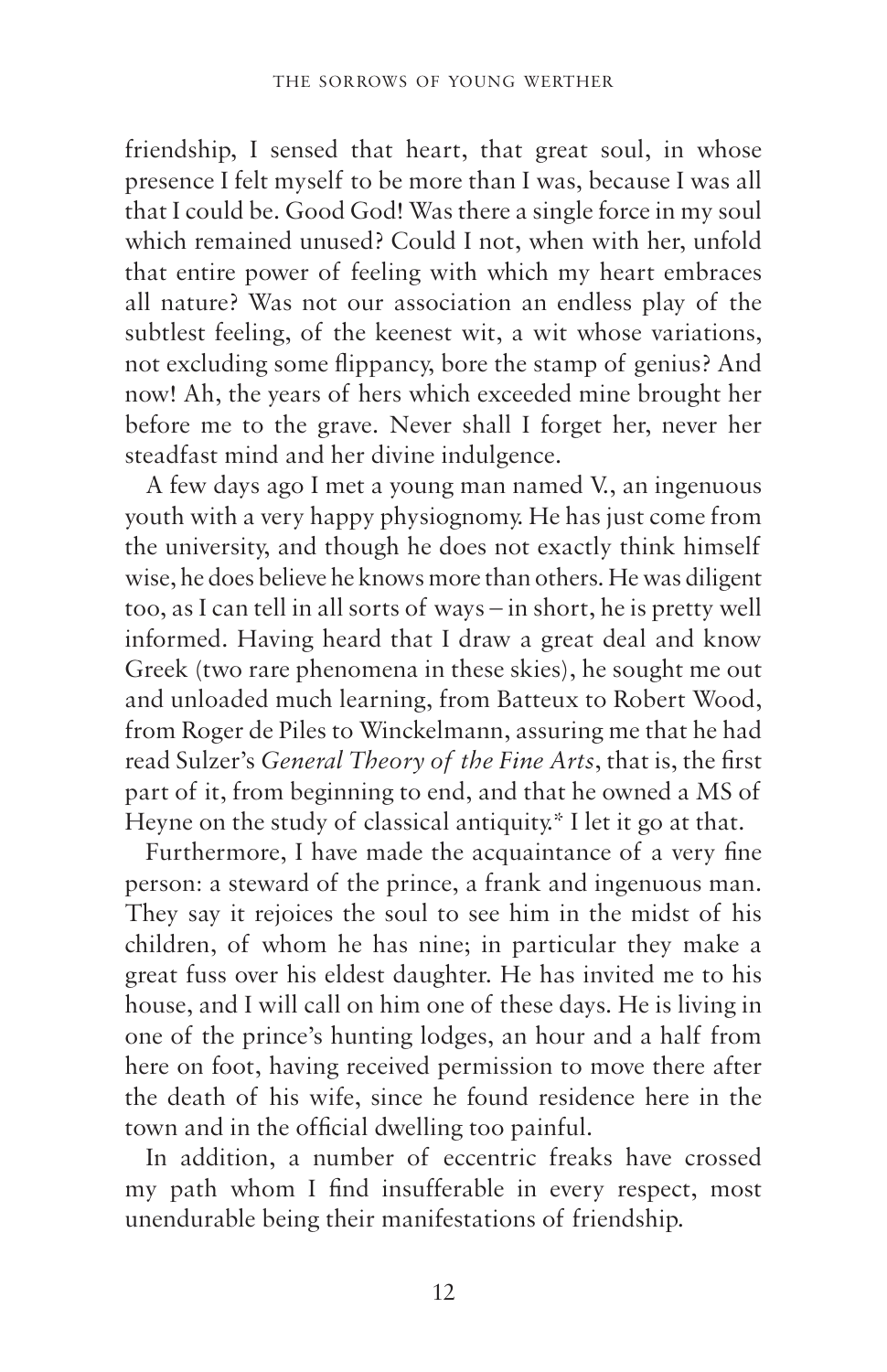Farewell! This letter will suit you, for it is nothing but a report.

#### *22nd May*

That the life of man is only a dream has seemed to be so to many before now, and I too always carry this feeling about with me. When I behold the narrow bounds which confine man's powers of action and investigation; when I see how all his efficiency aims at the satisfaction of needs which in their turn have no purpose save to prolong our unhappy existence, and then see that all our reassurance regarding certain matters of inquiry is merely a resigned kind of dreaming, whereby we paint the walls within which we are confined with cheerful figures and bright prospects – all this, Wilhelm, forces me into silence. I return into myself, and find a world! But again a world of groping and vague desires rather than one of clear delineation and active force. And then everything grows hazy to my senses, and in a sort of dream I keep on smiling at the world.

All learned schoolmasters and educators agree that children do not know why they want what they want, but that adults too, as well as children, stagger around on this earth, like them not knowing whence they come and whither they go, pursue true goals just as little as they, and are just as completely governed by biscuits and cakes and birch rods: nobody will believe that, and yet it seems to me palpable.

I am ready to grant – for I know what you would say to this – that the happiest are those who like children live for the day, drag their dolls around, dressing and undressing them, slink with bated breath about the drawer where Mama keeps the sweets locked up and, when they finally get hold of what they want, gobble it down by the mouthful and cry, "More!" – those are happy creatures. Happy are those too who give sumptuous titles to their shabby occupations, perhaps even to their passions, recommending them to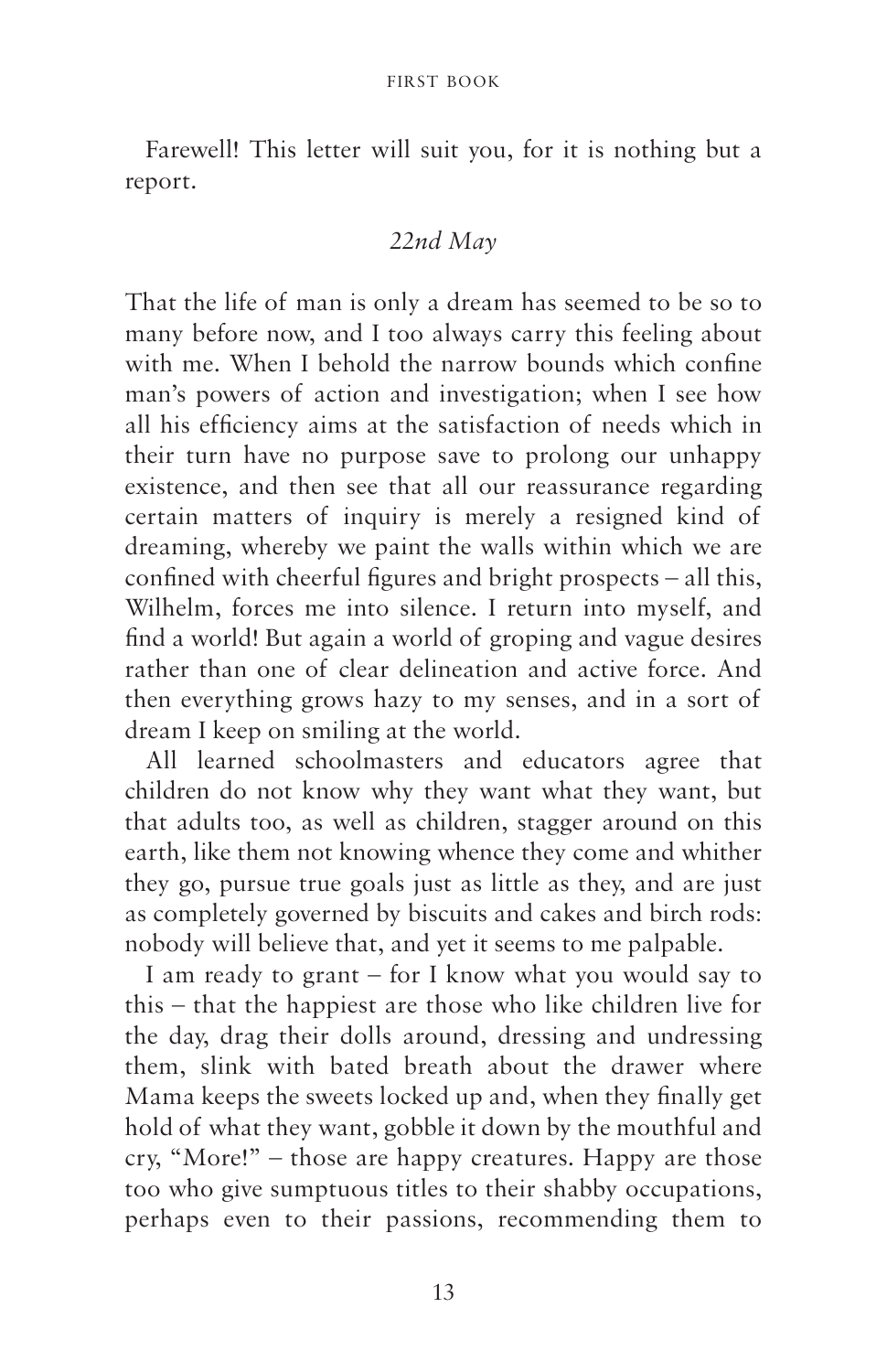the human race as gigantic operations contributing to man's salvation and welfare. Happy the man who can be like that! But one who recognizes in all humility what all this comes to, who sees how amiably every happy citizen manages to shape his little garden into a paradise, and how indefatigably even the unhappy man plods along panting under his burden, while all of them take the same interest in having one more minute to see the light of this sun – ah, he holds his peace, and he too creates his world in himself, and is moreover happy because he is a human being. And then, confined and fettered as he is, still he continues to keep in his heart the sweet feeling of freedom, knowing that he can quit this prison whenever he will.

#### *26th May*

You have long known my way of settling down, pitching my tent in some spot I like, and lodging there in a modest fashion. Here too I have again come upon a nook that I found attractive.

About an hour's walk from town lies a place called Wahlheim.\* Its situation on a hill is very interesting, and when you leave the village on the upper footpath, all at once you are overlooking the entire valley. A good-hearted hostess, who is obliging and lively for her age, dispenses wine, beer and coffee, and rising above everything else are two lindens whose spreading branches cover the small space before the church, which is completely ringed about with farmhouses, barns and courtyards. So private, so homelike a spot I have not readily found, and I have my little table carried out there from the inn, and my chair, and there I drink my coffee and read my Homer. The first time when I chanced to walk in under the lindens on a fine afternoon, I found the little spot so lonely. Everyone was in the fields, and only a boy of about four was sitting on the ground and holding close to his breast with both arms another one, perhaps half a year old, sitting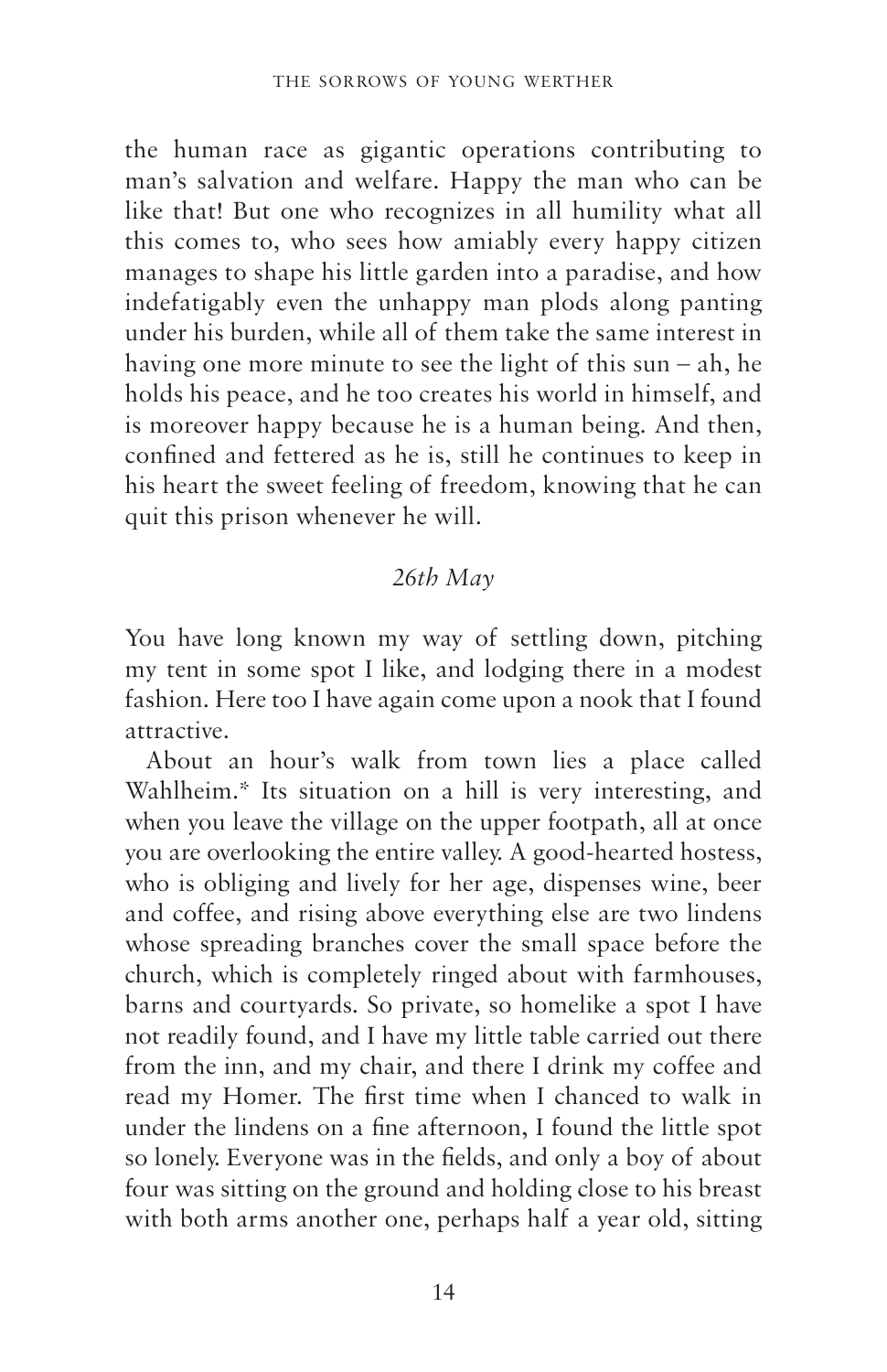between his feet, so that he made a kind of armchair for the baby and, for all the liveliness with which his black eyes looked about him, sat quite still. I found the sight charming: I sat down on a plough across the way and sketched this brotherly posture with great enjoyment. I added the nearest fence, a barn door and some broken wheels, all of it just as it stood there, and after the lapse of an hour I found that I had completed a well-disposed, very interesting drawing, without putting in the least imaginary detail. This strengthened me in my resolve to keep henceforth exclusively to nature. Nature alone is infinitely rich, and she alone forms the great artist. One can say much in favour of rules, about the same things as can be said in praise of civil society. A person who trains himself by the rules will never produce anything absurd or bad, just as one who lets himself be modelled after laws and decorum can never become an intolerable neighbour, never an outright villain; on the other hand any "rule", say what you like, will destroy the true feeling for nature and the true expression of her! I hear you say that that is too severe, that the rule merely restrains, prunes rank shoots, etc. – good friend, shall I give you a comparison? It may be likened to loving. A young heart is wholeheartedly bound up in a maiden, spends every daytime hour with her, squanders all its talents, all its fortune, in order to employ every moment in expressing its complete devotion to her. And now suppose some pedant comes along, a man who holds a public office, and says to him, "Fine young gentleman, to love is human, only you must be human in your loving! Apportion your hours, keeping some for work, and devote the hours of recreation to your maiden. Figure up your fortune, and whatever is in excess of your needs I will not forbid you to spend on a present for her, only not too often, say on her birthday or name day, etc." – if the youth obeys, then a useful young person will be the result, and I would even advise any prince to make him a counsellor; however, it will be the end of his love and, if he is an artist, of his art. O my friends! You ask why the stream of genius